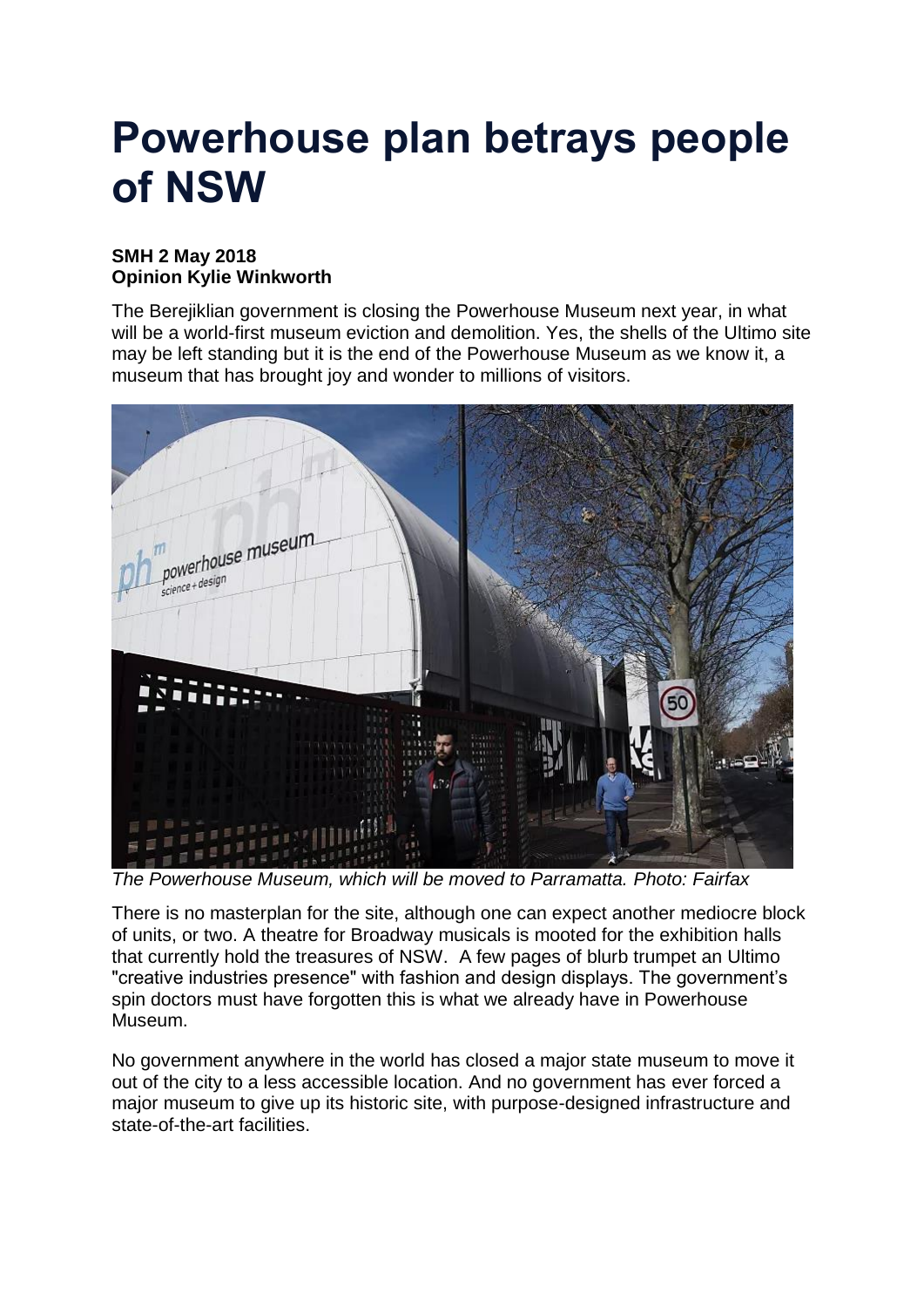You don't need to be a real estate genius to see the rip-off in swapping an expansive accessible 2.6 hectare city site, fully owned by the museum, for a smaller museum on a flood-prone riverbank at the base of a 50-storey apartment block.

This is shameless asset stripping of cultural infrastructure, land and buildings that belong to the people of NSW, held in trust for current and future generations. And at a cost of \$1.179billion, it is not even replacing like for like. Only in Sydney could the property of a major state museum be seen as a development opportunity.



 *Illustration: Shakespeare. Photo: Fairfax.*

Most of the case for the demolition of the museum has been framed around cultural equity for western Sydney. Everyone supports the claims for an iconic state museum in Parramatta. But the government can't explain why a new museum in Parramatta must entail closing the Powerhouse at Ultimo.

It is even less credible after the \$2.4 billion cash splash on three stadiums between the city and Parramatta. Proposals for a Smithsonian-style satellite in Parramatta were rejected out of hand as second best. This is absurd. None of the Smithsonian's unique museums are second best. And the Smithsonian has never closed one of its museums in the guise of meeting contemporary cultural aspirations; nor should NSW.

Would the UK government close the Victoria and Albert Museum to open a museum at Olympic Park? Is Tate Modern a lesser museum than its parent Tate Britain?

Cultural equity is an important principle, not just for western Sydney but for regional NSW. Where is the cultural equity in spending \$1.2 billion on a new museum in Parramatta, just 23 kilometres from the city, for no net cultural gain, without a plan for museums in the rest of western Sydney and NSW?